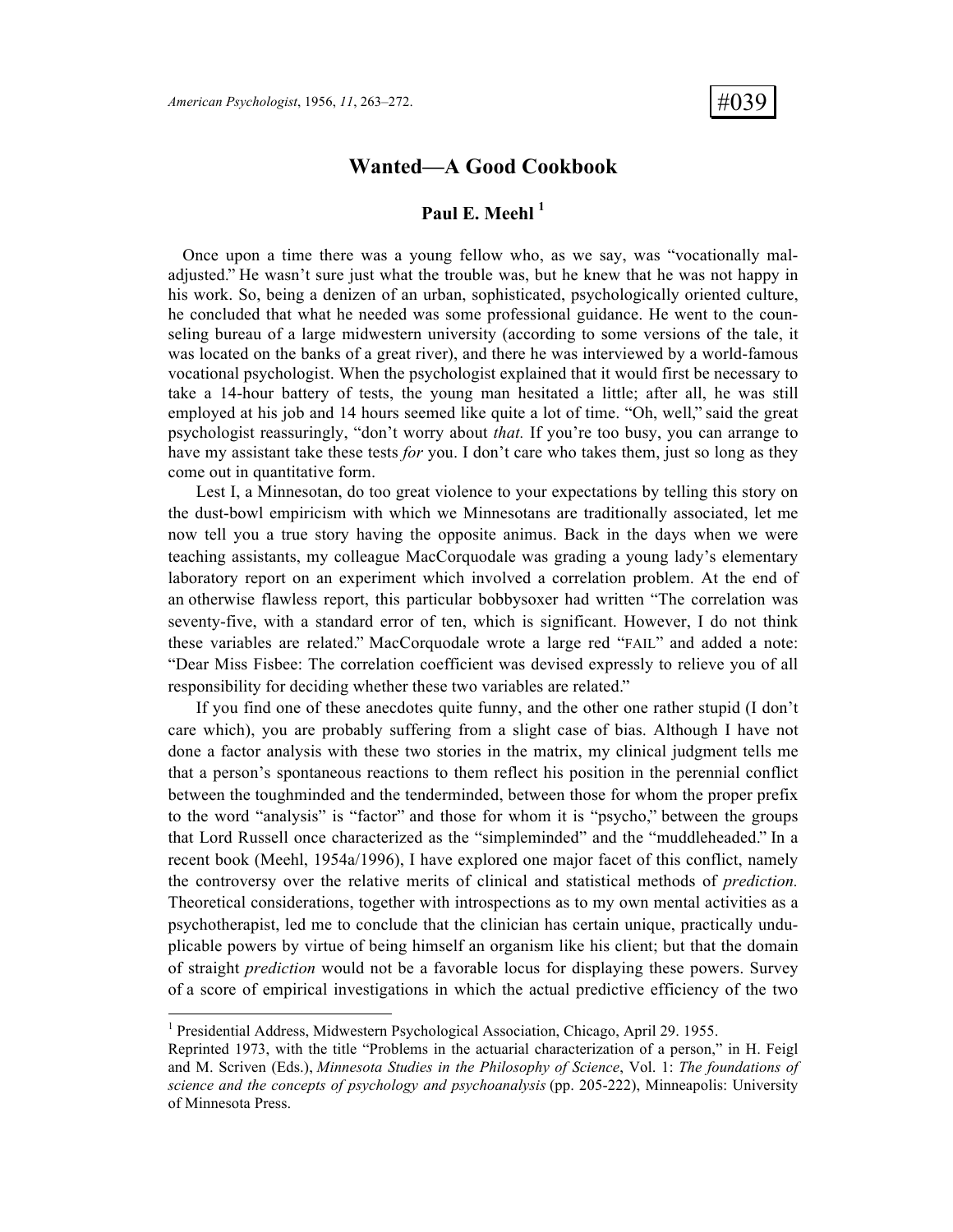methods could be compared, gave strong confirmation to this latter theoretical expectation. After reading these studies, it almost looks as if the first rule to follow in trying to predict the subsequent course of a student's or patient's behavior is carefully to avoid talking to him, and that the second rule is to avoid thinking about him!

Statisticians (and rat men) with castrative intent toward clinicians should beware of any temptation to overextend these findings to a generalization that "clinicians don't actually add anything." Apart from the clinician's therapeutic efforts—the power of which is a separate issue and also a matter of current dispute—a glance at a sample of clinical diagnostic documents, such as routine psychological reports submitted in a VA installation, shows that a kind of mixed predictive-descriptive statement predominates which is different from the type of gross prediction considered in the aforementioned survey. (I hesitate to propose a basic distinction here, having learned that proposing a distinction between two classes of concepts is a sure road to infamy.) Nevertheless, I suggest that we distinguish between: (*a*) the clinician's predictions of such gross, outcome-type, "administrative" dimensions as recovery from psychosis, survival in a training program, persistence in therapy, and the like; and (*b*) a rather more detailed and ambitious enterprise roughly characterizable as "describing the person." It might be thought that *a* always presupposes *b*, but a moment's reflection shows this to be false; since there are empirical prediction systems in which the sole property ascribed to the person *is* the disposition to a predicted gross outcome. A very considerable fraction of the typical clinical psychologist's time seems to be spent in giving tests or semitests, the intention being to come out with some kind of characterization of the individual. In part this characterization is "phenotypic," attributing such behavior-dispositions as "hostile," "relates poorly," "loss in efficiency," "manifest anxiety," or "depression"; in part it is "genotypic," inferring as the causes of the phenotype certain inner events, states, or structures, such as, "latent *n Aggression*," "oraldependent attitudes," "severe castration anxiety," and the like. While the phenotypicgenotypic question is itself deserving of careful methodological analysis, in what follows I shall use the term "personality description" to cover both phenotypic and genotypic inferences, that is, statements of all degrees of internality or theoreticalness. I shall also assume, while recognizing that at least one group of psychologists has made an impressive case to the contrary, that the description of a person is a worthwhile stage in the total clinical process. Granted, then, that we wish to use tests as a means to securing a description of the person, how shall we go about it? Here we sit, with our Rorschach and Multiphasic results spread out before us. From this mess of data we have to emerge with a characterization of the person from whose behavior these profiles are a highly abstracted, much-reduced distillation. How to proceed?

Some of you are no doubt wondering, "What is the fellow talking about? You look at the profiles, you call to mind what the various test dimensions mean for dynamics, you reflect on other patients you have seen with similar patterns, you think of the research literature; then you combine these considerations to make inferences. Where's the problem?" The problem is, *whether or not this is the most efficient way to do it*. We ordinarily do it this way; in fact, the practice is so universal that most clinicians find it shocking, if not somehow sinful, to imagine any other. We feed in the test data and let that rusty digital computer in our heads go to work until a paragraph of personality description emerges. It requires no systematic study, although some quantitative data have begun to appear in the literature (Dailey, 1953; Davenport, 1952; Holsopple & Phelan, 1954;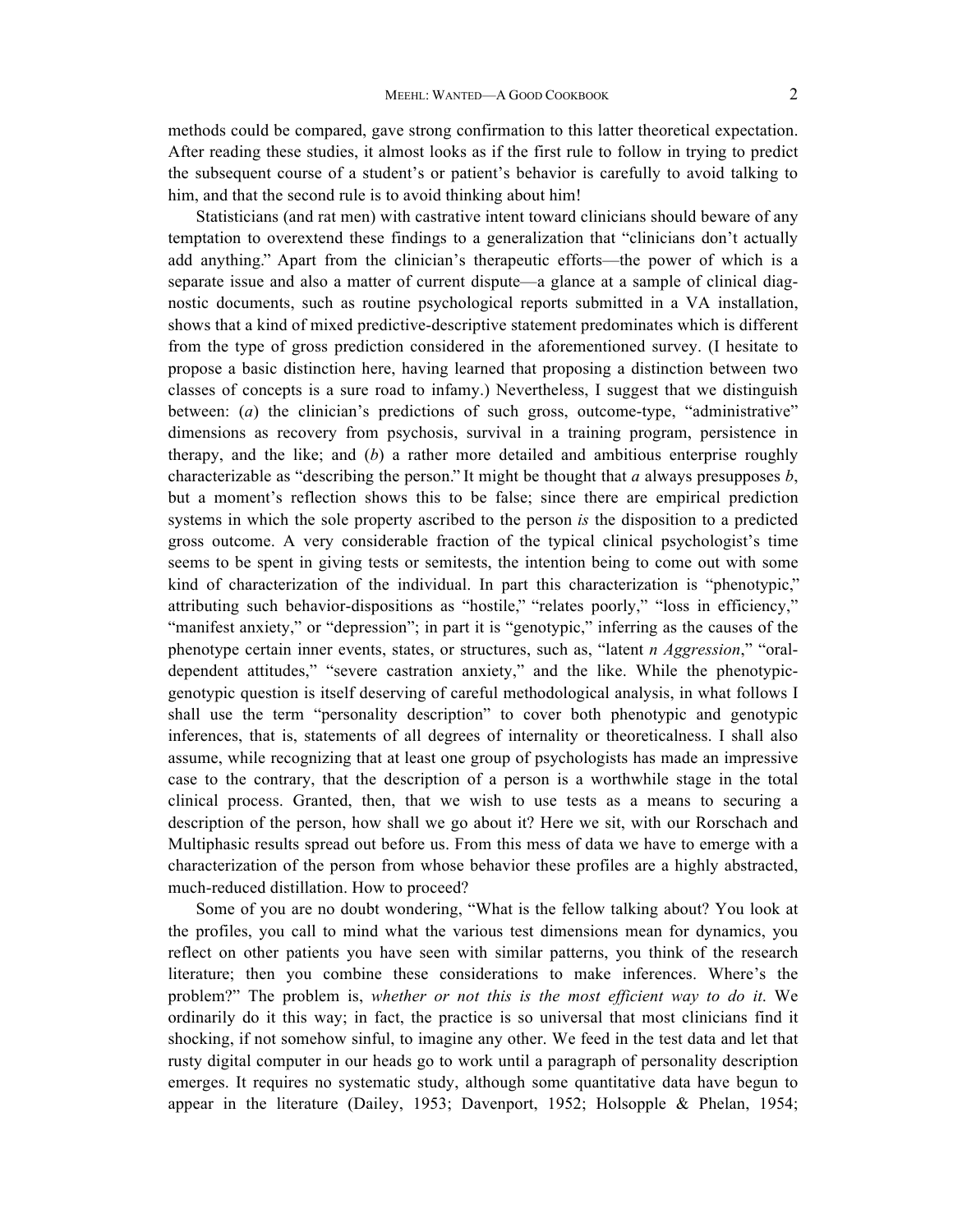Kostlan, 1954; Little & Schneidman, 1954, 1955), to realize that there is a considerable element of vagueness, hit-or-miss, and personal judgment involved in this approach. Because explicit rules are largely lacking, and hence the clinician's personal experience, skill, and creative artistry play so great a role, I shall refer to this time-honored procedure for generating personality descriptions from tests as the *rule-of-thumb* method.

I wish now to contrast this rule-of-thumb method with what I shall call the *cookbook method.* In the cookbook method, any given configuration (holists please note—I said "configuration," not "sum"!) of psychometric data is associated with each facet (or configuration) of a personality description, and the closeness of this association is explicitly indicated by a number. This number need not be a correlation coefficient—its form will depend upon what is most appropriate to the circumstances. It may be a correlation, or merely an ordinary probability of attribution, or (as in the empirical study I shall report upon later) an average Q-sort placement. Whatever its form, the essential point is that the transition from psychometric pattern to personality description is an automatic, mechanical, "clerical" kind of task, proceeding by the use of explicit rules set forth in the cookbook. I am quite aware that the mere prospect of such a method will horrify some of you; in my weaker moments it horrifies me. All I can say is that many clinicians are also horrified by the cookbook method as applied in the crude prediction situation; whereas the studies reported to date indicate this horror to be quite groundless (Meehl, 1954a/1996, Chap. 8). As Fred Skinner once said, some men are less curious about nature than about the accuracy of their guesses (1938, p. 44). Our responsibility to our patients and to the taxpayer obliges us to decide between the rule-of-thumb and the cookbook methods on the basis of their empirically demonstrated efficiency, rather than upon which one is more exciting, more "dynamic," more like what psychiatrists do, or more harmonious with the clinical psychologist's self concept.

Let us sneak up the clinician's avoidance gradient gradually to prevent the negative therapeutic reaction. Consider a particular complex attribute, say, "strong dependency with reaction-formation." Under what conditions should we take time to give a test of moderate validity as a basis for inferring the presence or absence of this complex attribute? Putting it negatively, it appears to me pretty obvious that there are two circumstances under which we should *not* spend much skilled time on testing even with a moderately valid test, because we stand to lose if we let the test finding influence our judgments. First, when the attribute is found in almost all our patients; and second, when it is found in almost none of our patients. (A third situation, which I shall not consider here, is one in which the attribute makes no practical difference anyhow.) A disturbingly large fraction of the assertions made in routine psychometric reports or uttered by psychologists in staff conferences fall in one of these classes.

It is not difficult to show that when a given personality attribute is almost always or almost never present in a specified clinical population, rather severe demands are made upon the test's validity if it is to contribute in a practical way to our clinical decisionmaking. A few simple manipulations of Bayes' Rule for calculating inverse probability lead to rather surprising, and depressing, results. Let me run through some of these briefly. In what follows,

*P =* Incidence of a certain personality characteristic in a specified clinical population. (*Q* = 1 – *P*, *P > Q*)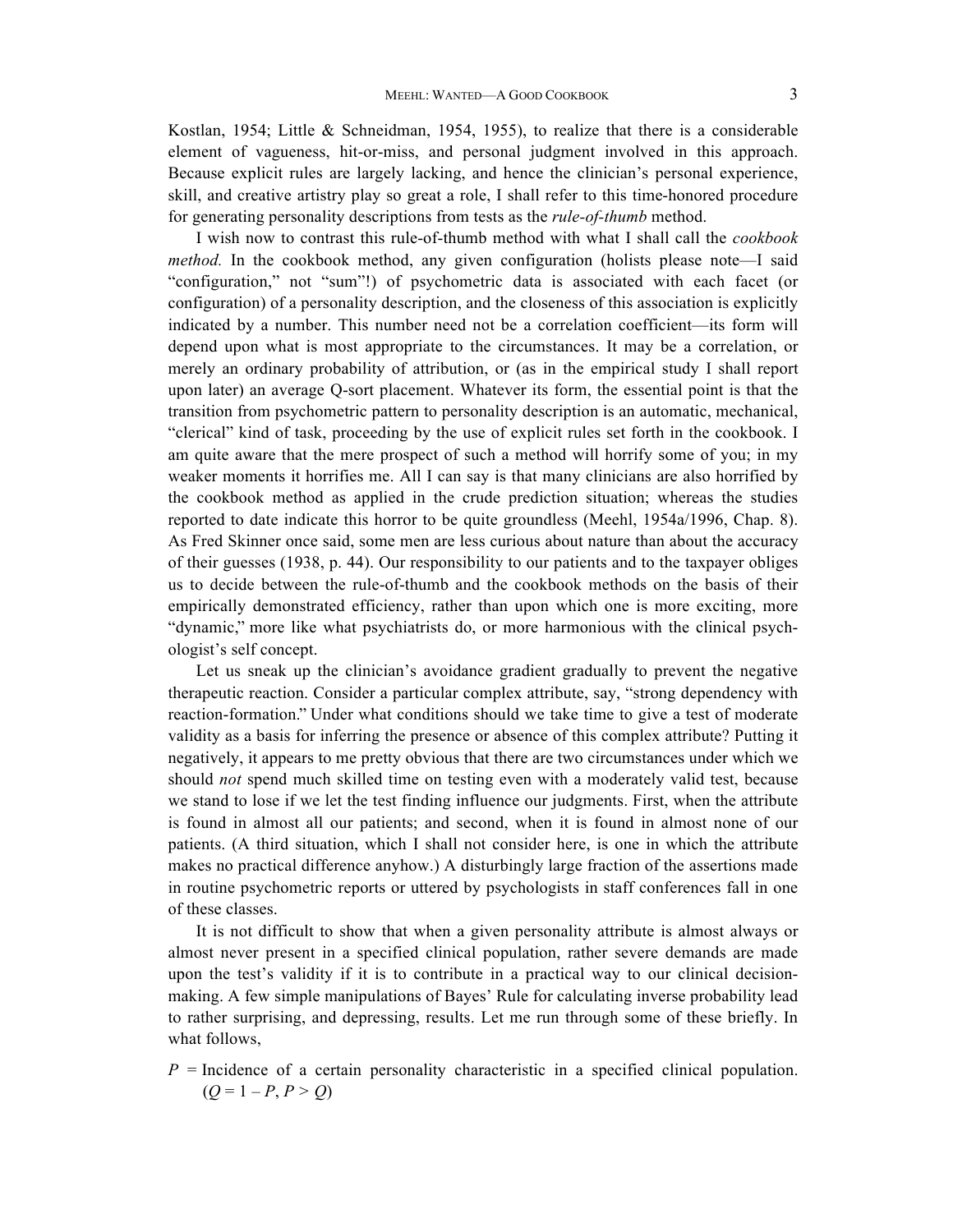- $p_1$  = Proportion of "valid positives," i.e., incidence of positive test finding among cases who actually have the characteristic.  $(q_1 = 1 - p_1)$
- $p_2$  = Proportion of "false positives," i.e., incidence of positive test findings among cases who actually lack the characteristic.  $(q_2 = 1 - p_2)$

1. When is a positive assertion (attribution of the characteristic) on the basis of a positive test finding more likely to be correct than incorrect?

$$
\frac{P}{Q} > \frac{p_2}{p_1}
$$

.

*Example*: A test correctly identifies 80 percent of brain-damaged patients at the expense of only 15 percent false positives, in a neuropsychiatric population where one-tenth of all patients are damaged. The decision "brain damage present" on the basis of a positive test finding is more likely to be false than true, since the inequality is unsatisfied.

2. When does the use of a test improve over-all decision making?

$$
P < \frac{q_2}{q_1 + q_2}.
$$

If  $P \leq Q$  this has the form  $Q \lt \frac{P_1}{P_1}$  $1 + P_2$  $Q \leftarrow \frac{p}{q}$  $\frac{P_1}{p_1+p_2}$ .

*Example*: A test sign identifies 85 percent of "psychotics" at the expense of only 15 percent of false positives among the "nonpsychotic." It is desired to make a decision on each case, and both kinds of errors are serious.<sup>2</sup> Only 10 percent of the population seen in the given setting are psychotic. Hence, the use of the test yields more erroneous classifications than would proceeding without the test.

3. When does improving a sign, strengthening a scale, or shifting a cut improve decision making?

$$
\frac{\Delta p_1}{\Delta p_2} > \frac{Q}{P}.
$$

*Example*: We improve the intrinsic validity of a "schizophrenic index" so that it now detects 20 percent more schizophrenics than it formerly did, at the expense of only a 5 percent rise in the false positive rate. This surely looks encouraging. However, we work with an outpatient clientele only one-tenth of whom are actually schizophrenic. Since these values violate the inequality, "improvement" of the index will result in an increase in the proportion of erroneous diagnoses. N.B.—*Sampling errors are not involved in the above.* The values are assumed to be parameter values, and the test sign is valid (i.e.,  $p_1 > p_2$  in the population).

Further inequalities and a more detailed drawing out of their pragmatic implications can be found in a recent paper by Albert Rosen and myself (1955). The moral to be drawn from these considerations, which even we clinicians can follow because they involve only high-school algebra, is that a great deal of skilled psychological effort is probably being wasted in going through complex, skill-demanding, time-consuming test procedures of moderate or low validity, in order to arrive at conclusions about the patient which could often be made with high confidence without the test, and which in other cases ought not to

 <sup>2</sup> Inequalities (2) and (3) are conditions for improvement if there is no reason to see one kind of error as worse than the other. In trait attribution this is usually true; in prognostic and diagnostic decisions it may or may not be. If one is willing to say how many errors of one kind he is prepared to tolerate in order to avoid one of the other kind, these inequalities can be readily corrected by inserting this ratio. A more general development can be found in an unpublished paper by Ward Edwards [1954].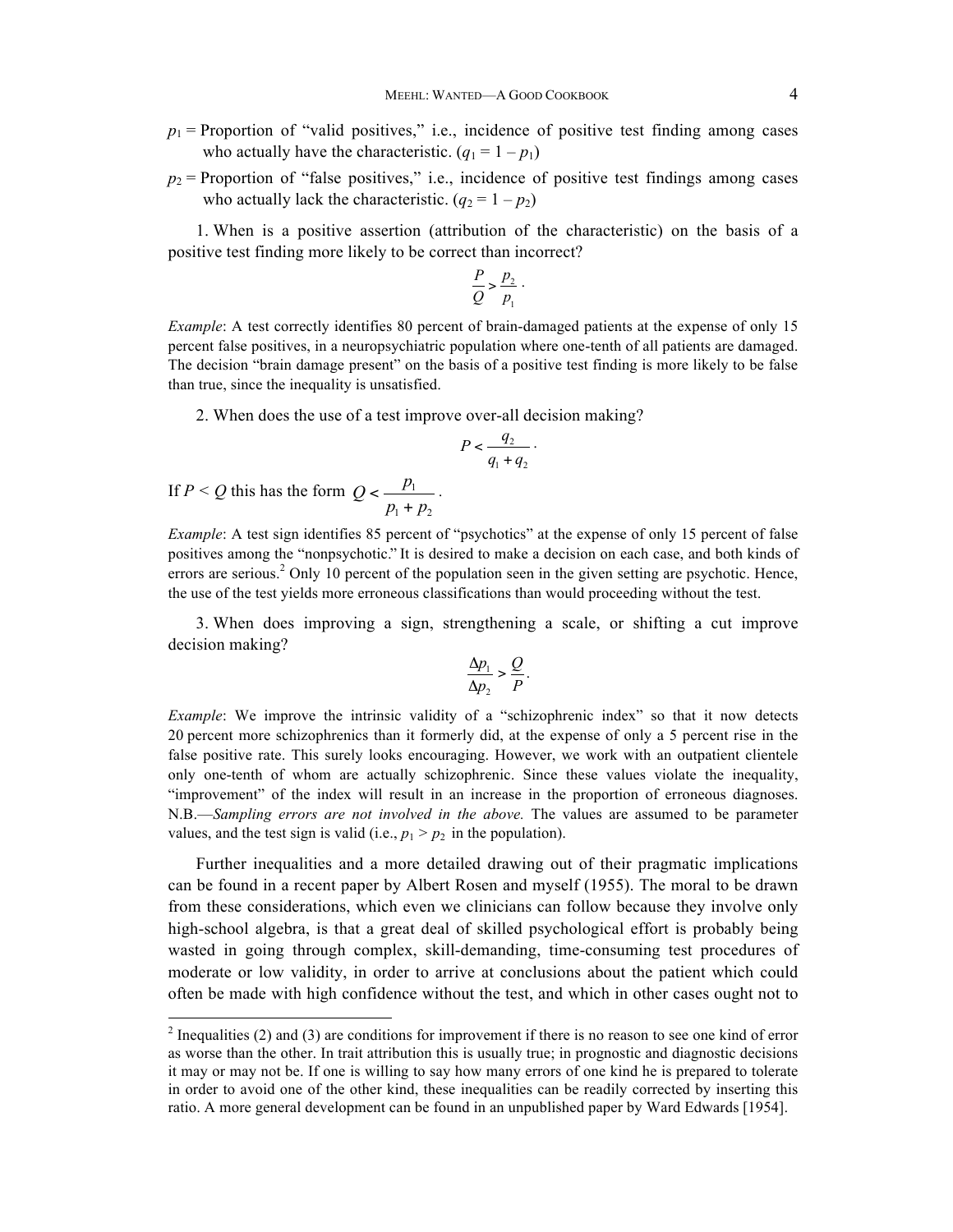be made (because they still tend to be wrong) even with the test indications positive. Probably most surprising is the finding that there are certain quantitative relations between the base rates and test validity parameters such that the use of a "valid" test will produce a net rise in the frequency of clinical mistakes. The first task of a good clinical cookbook would be to make explicit quantitative use of the inverse probability formulas in constructing efficient "rules of attribution" when test data are to be used in describing the personalities of patients found in various clinical populations. For example, I know of an out-patient clinic which has treated, by a variety of psychotherapies, in the course of the past eight years, approximately 5000 patients, not one of whom has committed suicide. If the clinical psychologists in this clinic have been spending much of their time scoring suicide keys on the Multiphasic or counting suicide indicators in Rorschach content, either these test indicators are close to infallible (which is absurd), or else the base rate is so close to zero that the expenditure of skilled time is of doubtful value. Suicide is an extreme case, of course (Rosen, 1954); but the point so dramatically reflected there is valid, with suitable quantitative modifications, over a wider range of base rates. To take some examples from the high end of the base-rate continuum, it is not very illuminating to say of a known psychiatric patient that he has difficulty in accepting his drives, experiences some trouble in relating emotionally to others, and may have problems with his sexuality! Many psychometric reports bear a disconcerting resemblance to what my colleague Donald G. Paterson calls "personality description after the manner of P. T. Barnum" (see Blum  $\&$  Balinsky, 1951, p. 47; Dunnette, 1957, p. 223). I suggest—and I am quite serious—that we adopt the phrase *Barnum effect* to stigmatize those pseudo-successful clinical procedures in which personality descriptions from tests are made to fit the patient largely or wholly by virtue of their triviality; and in which any nontrivial, but perhaps erroneous, inferences are hidden in a context of assertions or denials which carry high confidence simply because of the population base rates, regardless of the test's validity. I think this fallacy is at least as important and frequent as others for which we have familiar labels (halo effect, leniency error, contamination, etc.). One of the best ways to increase the general sensitivity to such fallacies is to give them a name. We ought to make our clinical students as acutely aware of the Barnum effect as they are of the dangers of countertransference or the standard error of *r.*

The preceding mathematical considerations, while they should serve as a check upon some widespread contemporary forms of tea-leaf reading, are unfortunately not very "positive" by way of writing a good cookbook. "Almost anything needs a little salt for flavor" or "It is rarely appropriate to put ketchup on the dessert" would be sound advice but largely negative and not very helpful to an average cook. I wish now to describe briefly a piece of empirical research, reported in a thesis just completed at Minnesota by Charles C. Halbower, which takes the cookbook method 100 percent seriously; and which seems to show, at least in one clinical context, what can be done in a more constructive way by means of a cookbook of even moderate trustworthiness.<sup>3</sup> By some geographical coincidence, the psychometric device used in this research was a structured test consisting of a set of 550 items, commonly known as MMPI. Let me emphasize that the MMPI is not here being compared with anything else, and that the research does not aim to investigate Multiphasic validity (although the general order of magnitude of the obtained correlations

 $3<sup>3</sup>$  I am indebted to Dr. Halbower for permission to present this summary of his thesis data in advance of his own more complete publication [Halbower, 1955].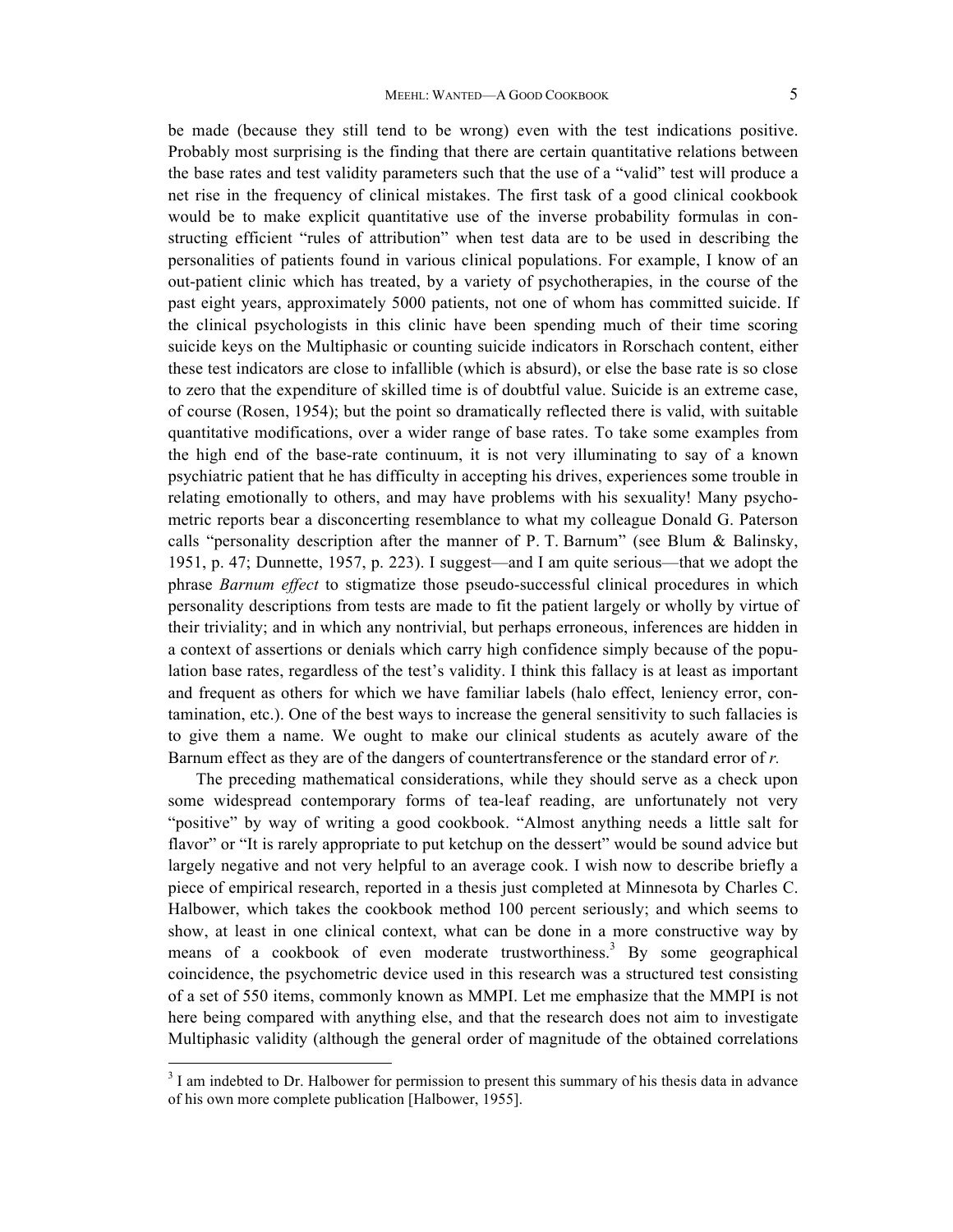does give some incidental information in that respect). What Dr. Halbower asked was this: given a Multiphasic profile, how does one arrive at a personality description from it? Using the rule-of-thumb method, a clinician familiar with MMPI interpretation looks at the profile, thinks awhile, and proceeds to describe the patient he imagines would have produced such a pattern. Using the cookbook method, we don't need a clinician; instead, a \$230-per-month clerk-typist in the outer office simply reads the numbers on the profile, enters the cookbook, locates the page on which is found some kind of "modal description" for patients with such a profile, and this description is then taken as the best available approximation to the patient. We know, of course, that every patient is unique—absolutely, unqualifiedly unique. Therefore, the application of a cookbook description will inevitably make errors, some of them perhaps serious ones. If we knew *which* facets of the cookbook sketch needed modification as applied to the present unique patient, we would, of course, depart from the cookbook at these points; but we don't know this. If we start monkeying with the cookbook recipe in the hope of avoiding or reducing these errors, we will in all likelihood improve on the cookbook in some respects but, unfortunately, will worsen our approximation in others. Given a finite body of information, such as the 13 two-digit numbers of a Multiphasic profile, there is obviously *in fact* (whether we have yet succeeded in *finding* it or not) a "most probable" value for any personality facet, and also for any configuration of facets, however complex or "patterned" (Meehl, 1954a/1996, pp. 131- 134). It is easy to prove that a method of characterization which departs from consistent adherence to this "best guess" stands to lose. Keep in mind, then, that the raw data from which a personality description was to be inferred consisted of an MMPI profile. In other words, the Halbower study was essentially a comparison of the rule-of-thumb versus the cookbook method where each method was, however, functioning upon the same information—an MMPI. We are in effect contrasting the validity of two methods of "reading" Multiphasics.

In order to standardize the domain to be covered, and to yield a reasonably sensitive quantification of the goodness of description, Dr. Halbower utilized Q sorts. From a variety of sources he constructed a Q pool of 154 items, the majority being phenotypic or intermediate and a minority being genotypic. Since these items were intended for clinically expert sorters employing an "external" frame of reference, many of them were in technical language. Some sample items from his pool are: "Reacts against his dependency needs with hostility"; "manifests reality distortions"; "takes a dominant, ascendant role in interactions with others"; "is rebellious toward authority figures, rules, and other constraints"; "is counteractive in the face of frustration"; "gets appreciable secondary gain from his symptoms"; "is experiencing pain"; "is naive"; "is impunitive"; "utilizes intellectualization as a defense mechanism"; "shows evidence of latent hostility"; "manifests inappropriate affect." The first step was to construct a cookbook based upon these 154 items as the ingredients; the recipes were to be in the form of directions as to the optimal Q-sort placement of each item.

How many distinguishable recipes will the cookbook contain? If we had infallible criterion Q sorts on millions of cases, there would be as many recipes as there are possible MMPI profiles. Since we don't have this ideal situation, and never will, we have to compromise by introducing coarser grouping. Fortunately, we know that the validity of our test is poor enough so that this coarseness will not result in the sacrifice of much, if any, information. How coarsely we group, that is, how different two Multiphasic curves have to be before we refuse to call them "similar" enough to be coordinated with the same recipe, is a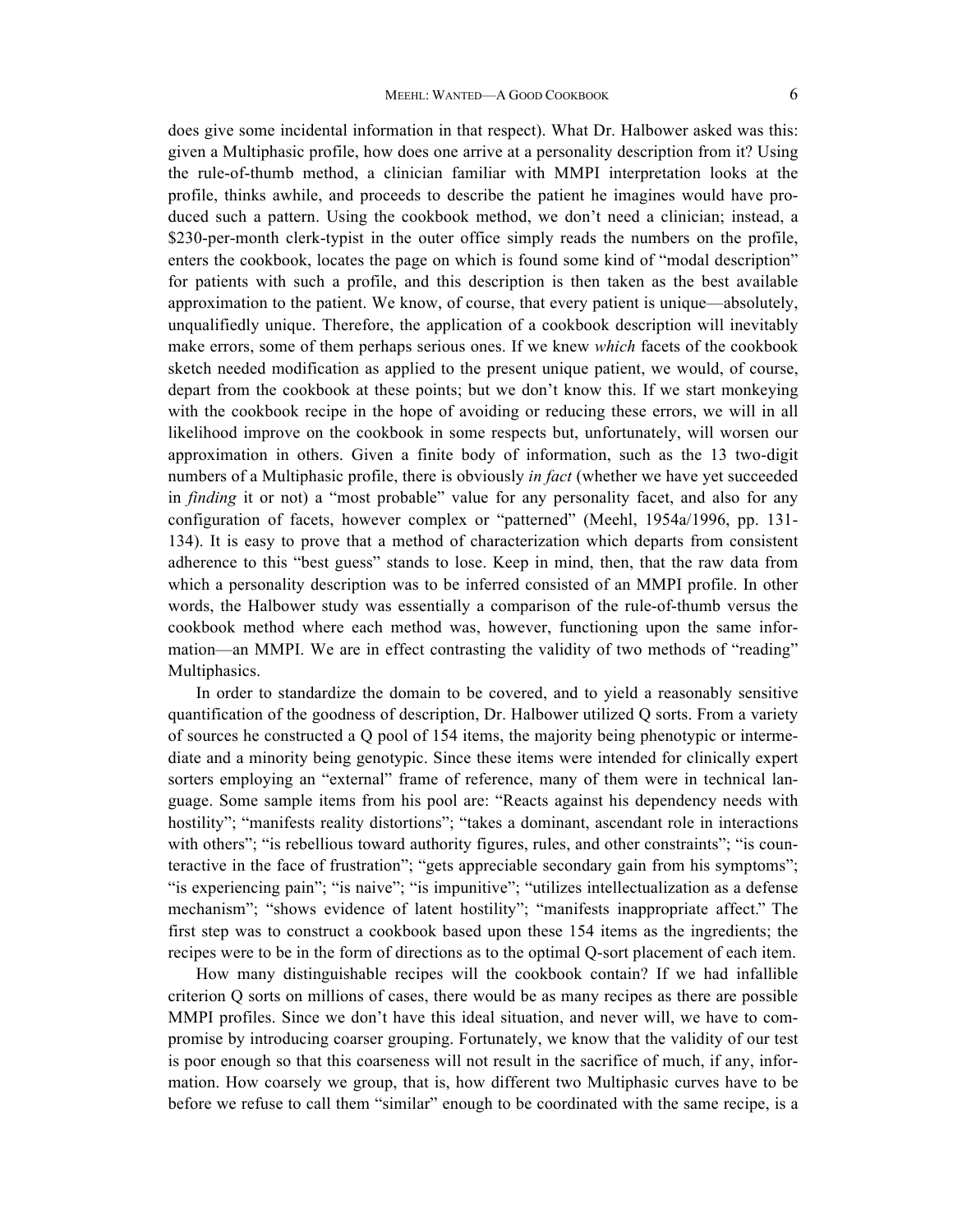very complicated matter involving both theoretical and practical considerations. Operating within the limits of a doctoral dissertation, Halbower confined his study to four profile "types." These curve types were specified by the first two digits of the Hathaway code plus certain additional requirements based upon clinical experience. The four MMPI codes used were those beginning 123′, 13′, 27′, and 87′ (Hathaway, 1947). The first three of these codes are the most frequently occurring in the Minneapolis VA Mental Hygiene Clinic population, and the fourth code, which is actually fifth in frequency of occurrence, was chosen in order to have a quasi-psychotic type in the study. It is worth noting that these four codes constitute 58 percent of all MMPI curves seen in the given population; so that Halbower's gross recipe categories already cover the majority of such outpatients. The nature of the further stipulations, refining the curve criteria within each two-digit code class, is illustrated by the following specifications for code 13′, the "hysteroid valley" or "conversion V" type:

> 1. *Hs* and  $Hy \ge 70$ . 2.  $D < (Hs$  and  $Hy)$  by at least one sigma. 3. *K* or *L* > *?* and *F*. 4.  $F \le 65$ . 5. Scales  $4,5,6,7,8,9,0$  all  $\leq 70$ .

For each of these MMPI curve types, the names of nine patients were then randomly chosen from the list of those meeting the curve specifications. If the patient was still in therapy, his therapist was asked to do a Q sort (eleven steps, normal distribution) on him. The MMPI had been withheld from these therapists. If the patient had been terminated, a clinician (other than Halbower) did a Q sort based upon study of the case folder, including therapist's notes and any available psychometrics (except, of course, the Multiphasic). This yields Q sorts for nine patients of a given curve type. These nine sorts were then pairwise intercorrelated, and by inspection of the resulting 36 coefficients, a subset of five patients was chosen as most representative of the curve type. The Q sorts on these five "representative" patients were then averaged, and this average Q sort was taken as the cookbook recipe to be used in describing future cases having the given MMPI curve. Thus, this modal, crystallized, "distilled-essence" personality description was obtained by eliminating patients with atypical sortings and pooling sortings on the more typical, hoping to reduce both errors of patient sampling and of clinical judgment. This rather complicated sequence of procedures may be summarized thus:

Deriving cookbook recipe for a specified curve type, such as the "conversion V" above:

- 1. Sample of  $N =$  nine patients currently or recently in therapy and meeting the MMPI specifications for conversion V curve.
- 2. 154-item Q sort done on each patient by therapist or from therapist notes and case folder. (These sorts MMPI-uncontaminated.)
- 3. Pairwise Q correlations of these nine patients yields 36 intercorrelations.
- 4. Selection of subset  $N' =$  five "modal" patients from this matrix by inspectional cluster method.
- 5. Mean of Q sorts on these five "core" patients is the cookbook recipe for the MMPI curve type in question.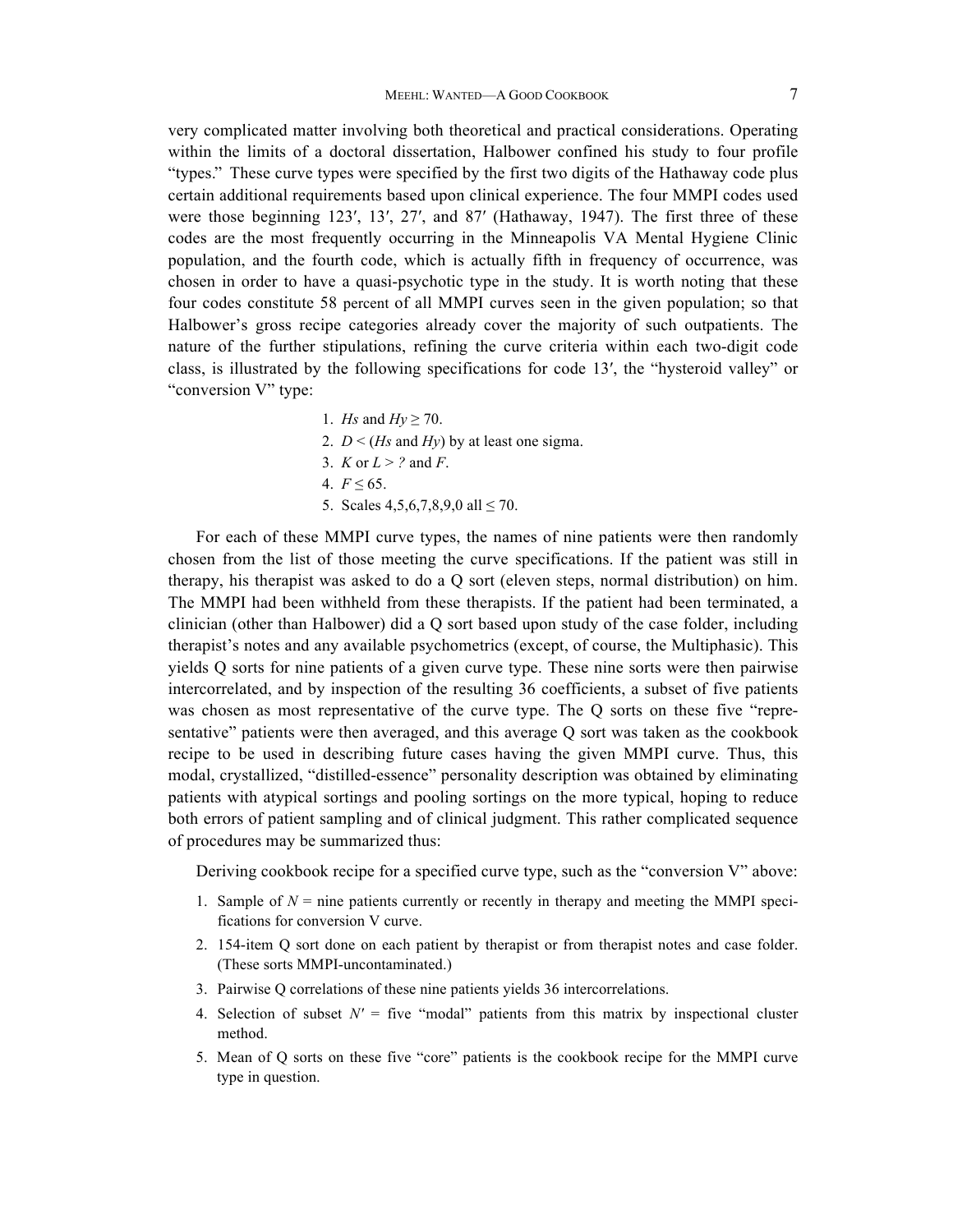Having constructed one recipe, he started all over again with a random sample of nine patients whose Multiphasics met the second curve-type specifications, and carried out these cluster-and-pooling processes upon them. This was done for each of the four curve types which were to compose the cookbook. If you have reservations about any of the steps in constructing this miniature cookbook, let me remind you that this is all preliminary, that is, *it is the means of arriving at the cookbook recipe*. The proof of the pudding will be in the eating, and any poor choices of tactics or patients up to this point should merely make the cookbook less trustworthy than it would otherwise be.

Having thus written a miniature cookbook consisting of only four recipes, Halbower then proceeded to cook some dishes to see how they would taste. For cross validation he chose at random four new Mental Hygiene Clinic patients meeting the four curve specifications and who had been seen in therapy for a minimum of ten hours. With an eye to validity generalization to a somewhat different clinical population, with different base rates, he also chose four patients who were being seen as inpatients at the Minneapolis VA Hospital. None of the therapists involved had knowledge of the patients' Multiphasics. For purposes of his study, Halbower took the therapist's Q sort, based upon all of the case folder data (minus MMPI) plus his therapeutic contacts, as the best available criterion; although this "criterion" is acceptable only in the sense of construct validity (Cronbach  $\&$ Meehl, 1955). An estimate of its absolute level of trustworthiness is not important since it is being used as the common reference basis for a comparison of two methods of test reading.

Given the eight criterion therapist Q sorts (2 patients for each MMPI curve type), the task of the cookbook is to predict these descriptions. Thus, for each of the two patients having MMPI code 123′, we simply assign the Q-sort recipe found in the cookbook as the best available description. How accurate this description is can be estimated (in the sense of construct validity) by Q correlating it with the criterion therapist's description. These eight "validity" coefficients varied from .36 to .88 with a median of .69. As would be expected, the hospital inpatients yielded the lower correlations. The Mental Hygiene Clinic cases, for whom the cookbook was really intended, gave validities of .68, .69, .84, and .88 (see Table 1).

How does the rule-of-thumb method show up in competition with the cookbook? Here we run into the problem of differences in clinical skill, so Halbower had each MMPI profile read blind by more than one clinician. The task was to interpret the profile by doing a Q sort. From two to five clinicians thus "read" each of the eight individual profiles, and the resulting 25 sorts were Q correlated with the appropriate therapist criterion sorts. These validity coefficients run from .29 to .63 with a median of .46. The clinicians were all Minnesota trained and varied in their experience with MMPI from less than a year (firstyear VA trainees) through all training levels to PhD staff psychologists with six years' experience. The more experienced clinicians had probably seen over two thousand MMPI profiles in relation to varying amounts of other clinical data, including intensive psychotherapy. Yet not one of the 25 rule-of-thumb readings was as valid as the cookbook reading. Of the 25 comparisons which can be made between the validity of a single clinician's rule-of-thumb reading and that of the corresponding cookbook reading of the same patient's profile, eighteen are significant in favor of the cookbook at the .01 level of confidence and four at the .05 level. The remaining three are also in favor of the cookbook but not significantly so.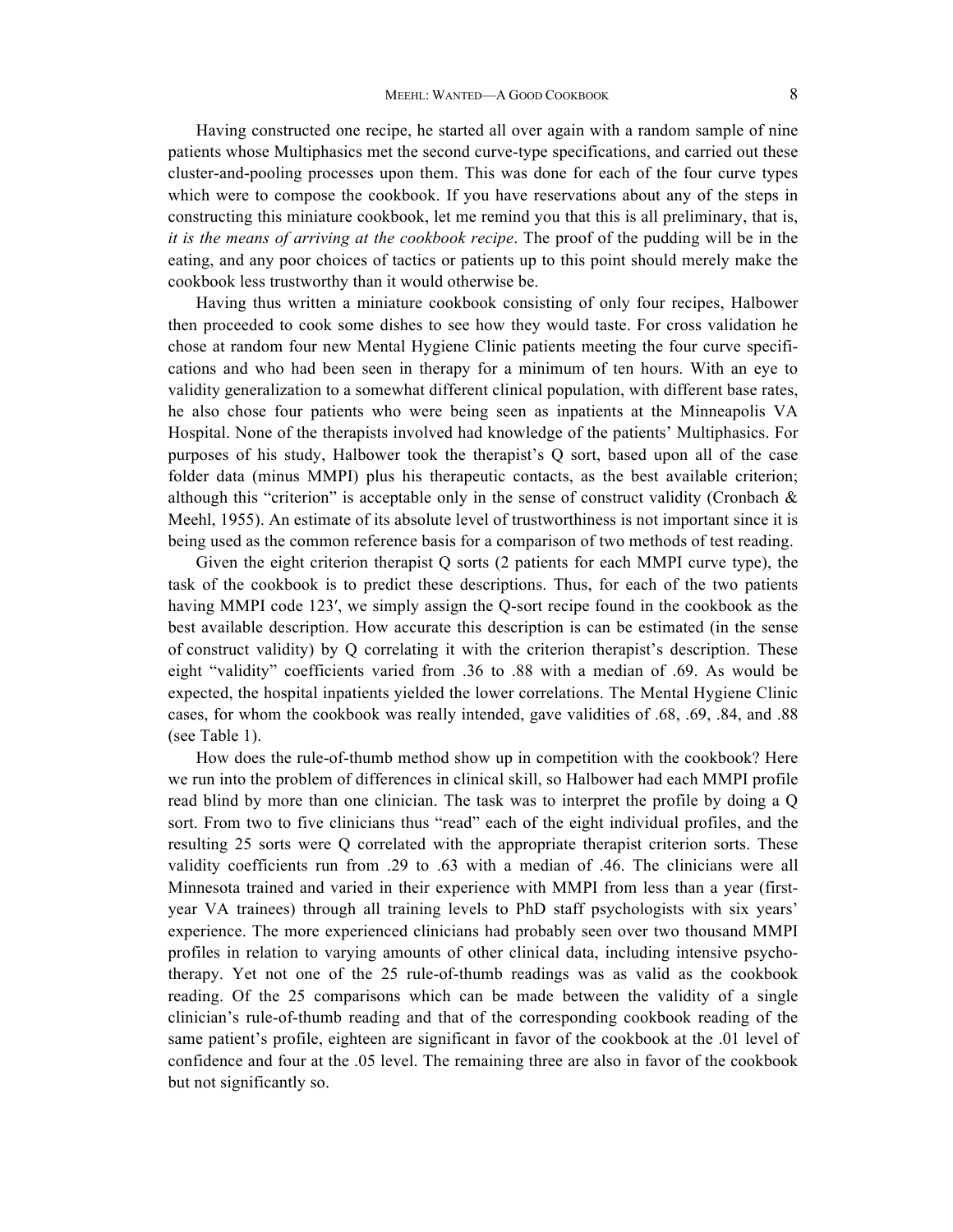Confining our attention to the more appropriate outpatient population, for (and upon) which the cookbook was developed, the mean *r* (estimated through *z* transformation) is .78 for the cookbook method, as contrasted with a mean (for seventeen rule-of-thumb descriptions) of only .48, a difference of 30 points of correlation, which in this region amounts to a difference of 38 percent in the validly predicted variance! The cookbook seems to be superior to the rule-of-thumb not merely in the sense of statistical significance but by an amount which is of very practical importance. It is also remarkable that even when the cookbook recipes are applied to patients from a quite different kind of population, their validity still excels that of rule-of-thumb MMPI readers who are in daily clinical contact with that other population. The improvement in valid variance in the hospital sample averages 19 percent (see item 5 in Table 1).

#### TABLE 1

### Validation of the Four Cookbook Descriptions on New Cases and Comparative Validities of the Cookbook MMPI Readings and Rule-of-Thumb Readings by Clinicians

- 1. Four patients currently in therapy Q-described by the therapist (10 hours or more therapy plus case folder minus MMPI). This is taken as best available criterion description of each patient.
- 2. MMPI cookbook recipe Q-correlated with this criterion description.
- 3. For each patient, 4 or 5 clinicians "read" his MMPI in usual rule-of-thumb way, doing Q-sorts.
- 4. These rule-of-thumb Q-sorts also Q-correlated with criterion description.
- 5. Cross-validation results in outpatient sample.

| Validities                                                                                                                                                                                                     |             |            | <b>MMPI</b> Curve Type |          |
|----------------------------------------------------------------------------------------------------------------------------------------------------------------------------------------------------------------|-------------|------------|------------------------|----------|
|                                                                                                                                                                                                                | Code $123'$ | Code $27'$ | Code $13'$             | Code 87' |
| Cookbook                                                                                                                                                                                                       | -88         | .69        | -84                    | .68      |
| Rule-of-thumb (mean)                                                                                                                                                                                           | .75         | .50        | .50                    | .58      |
| Mean of 4 cookbook validities, through $z_r = 78$                                                                                                                                                              |             |            |                        |          |
| Mean of 17 rule-of-thumb validities, through $z_r = 48$<br>Cookbook's superiority in validly predicted variance = 38%<br>6. Validity generalization to inpatients (psychiatric hospital) sample with different |             |            |                        |          |
| base rates; hence, an "unfair" test of cookbook.                                                                                                                                                               |             |            | <b>MMPI</b> Curve Type |          |
| Validities                                                                                                                                                                                                     | Code $123'$ | Code 27'   | Code 13'               | Code 87' |
| Cookbook                                                                                                                                                                                                       | .63         | .29        | .30                    | .50      |

Cookbook's superiority in validly predicted variance  $= 19\%$ 

A shrewd critic may be thinking, "Perhaps this is because all kinds of psychiatric patients are more or less alike, and the cookbook has simply taken advantage of this rather trivial fact." In answer to this objection, let me say first that to the extent the cookbook's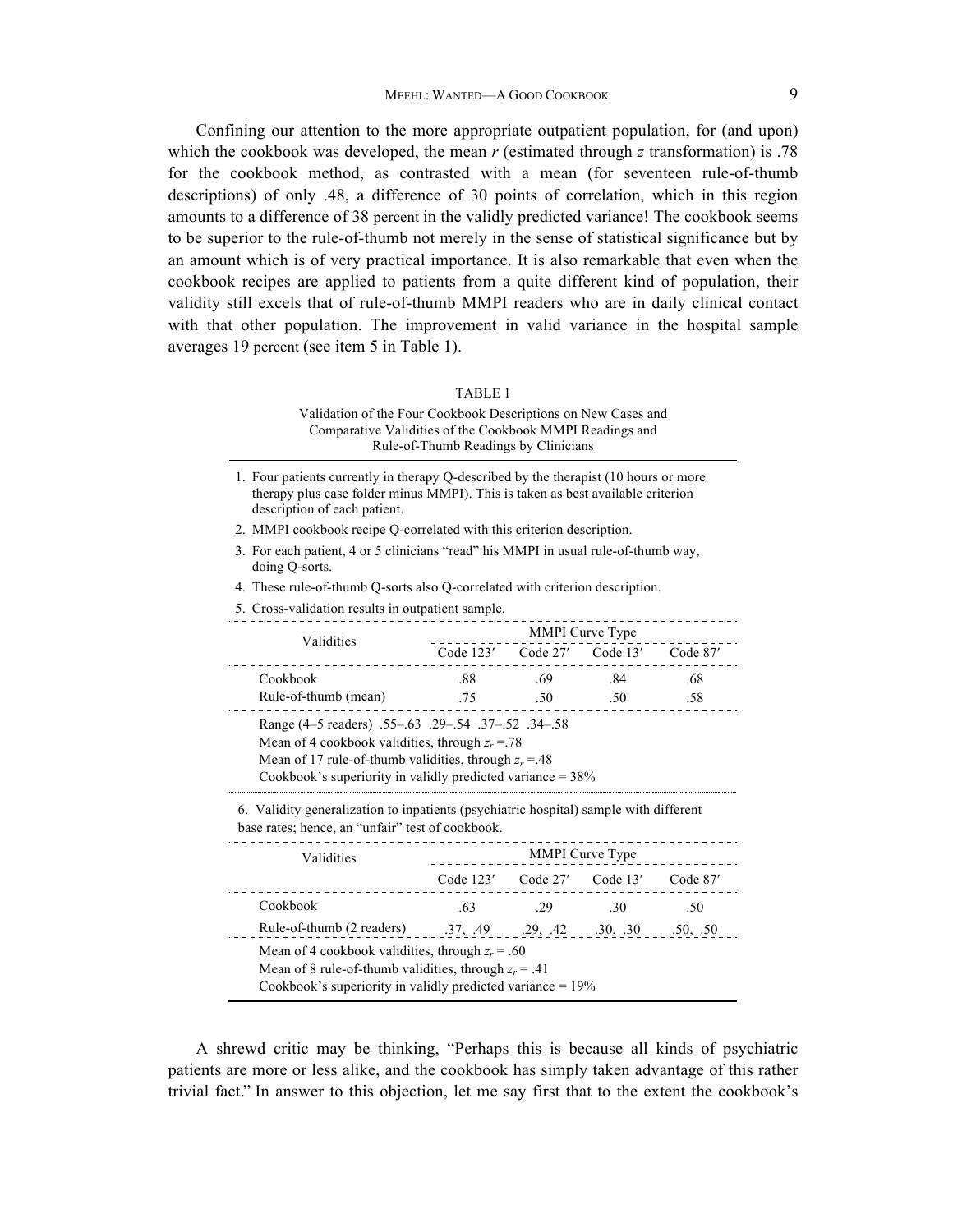superiority did arise from its actuarially determined tendency to "follow the base rates," that would be a perfectly sound application of the inverse probability considerations I at first advanced. For example, most psychiatric patients are in some degree depressed. Let us suppose the mean Q-sort placement given by therapists to the item "depressed" is seven. "Hysteroid" patients, who characteristically exhibit the so-called "conversion V" on their MMPI profiles (Halbower's cookbook code 13), are less depressed than most neurotics. The clinician, seeing such a conversion valley on the Multiphasic, takes this relation into account by attributing "lack of depression" to the patient. But maybe he over-interprets, giving undue weight to the psychometric finding and understressing the base rate. So his rule-of-thumb placement is far down at the nondepressed end, say at position three. The cookbook, on the other hand, "knows" (actuarially) that the mean Q placement for the item "depressed" is at five in patients with such profiles—lower than the over-all mean seven but not displaced as much in the conversion subgroup as the clinician thinks. If patients are so homogeneous with respect to a certain characteristic that the psychometrics ought not to influence greatly our attribution or placement in defiance of the over-all actuarial trend, then the clinician's tendency to be unduly influenced is a source of erroneous clinical decisions and a valid argument in favor of the cookbook.

| Validation of the Four Clinicians' Description of "Average Patient,"<br>of the Mean of These Stereotypes and of the Cookbook Recipe (Outpatient Cases Only) |                                                                     |                                                                  |                                |  |  |  |
|-------------------------------------------------------------------------------------------------------------------------------------------------------------|---------------------------------------------------------------------|------------------------------------------------------------------|--------------------------------|--|--|--|
| <b>MMPI</b> Curve Type                                                                                                                                      | Validities of "Average"<br>Patient" Descriptions<br>by 4 Clinicians | Validity of Mean of<br>These 4 "Average"<br>Patient" Stereotypes | Validity of<br>Cookbook Recipe |  |  |  |
| Code $123'$                                                                                                                                                 | $.63 \text{ to } .69$                                               | .74                                                              | .88                            |  |  |  |
| Code 27'                                                                                                                                                    | $-.03$ to .20                                                       | .09                                                              | .69                            |  |  |  |
| Code 13'                                                                                                                                                    | .25 to .37                                                          | .32                                                              | .84                            |  |  |  |
| Code 87'                                                                                                                                                    | .25 to .35                                                          | 31                                                               | .68                            |  |  |  |

TABLE 2

However, if this were the chief explanation of Halbower's findings, the obvious conclusion would be merely that MMPI was not differentiating, since any test-induced departure from a description of the "average patient" would tend to be more wrong than right. Our original question would then be rephrased, "What is the comparative efficiency of the cookbook and the rule-of-thumb method *when each is applied to psychometric information having some degree of intrinsic validity*?" Time permits me only brief mention of the several lines of evidence in Halbower's study which eliminate the Barnum effect as an explanation. First of all, Halbower had selected his 154 items from a much larger initial Q pool by a preliminary study of therapist sortings on a heterogeneous sample of patients in which items were eliminated if they showed low interpatient dispersal. Second, study of the placements given an item over the four cookbook recipes reveals little similarity (e.g., only two items recur in the top quartile of all four recipes; 60 percent of the items occur in the top quartile of only one recipe). Third, several additional correlational findings combine to show that the cookbook was not succeeding merely by describing an "average patient" four times over. For example, the clinicians' Q description of their conception of the "average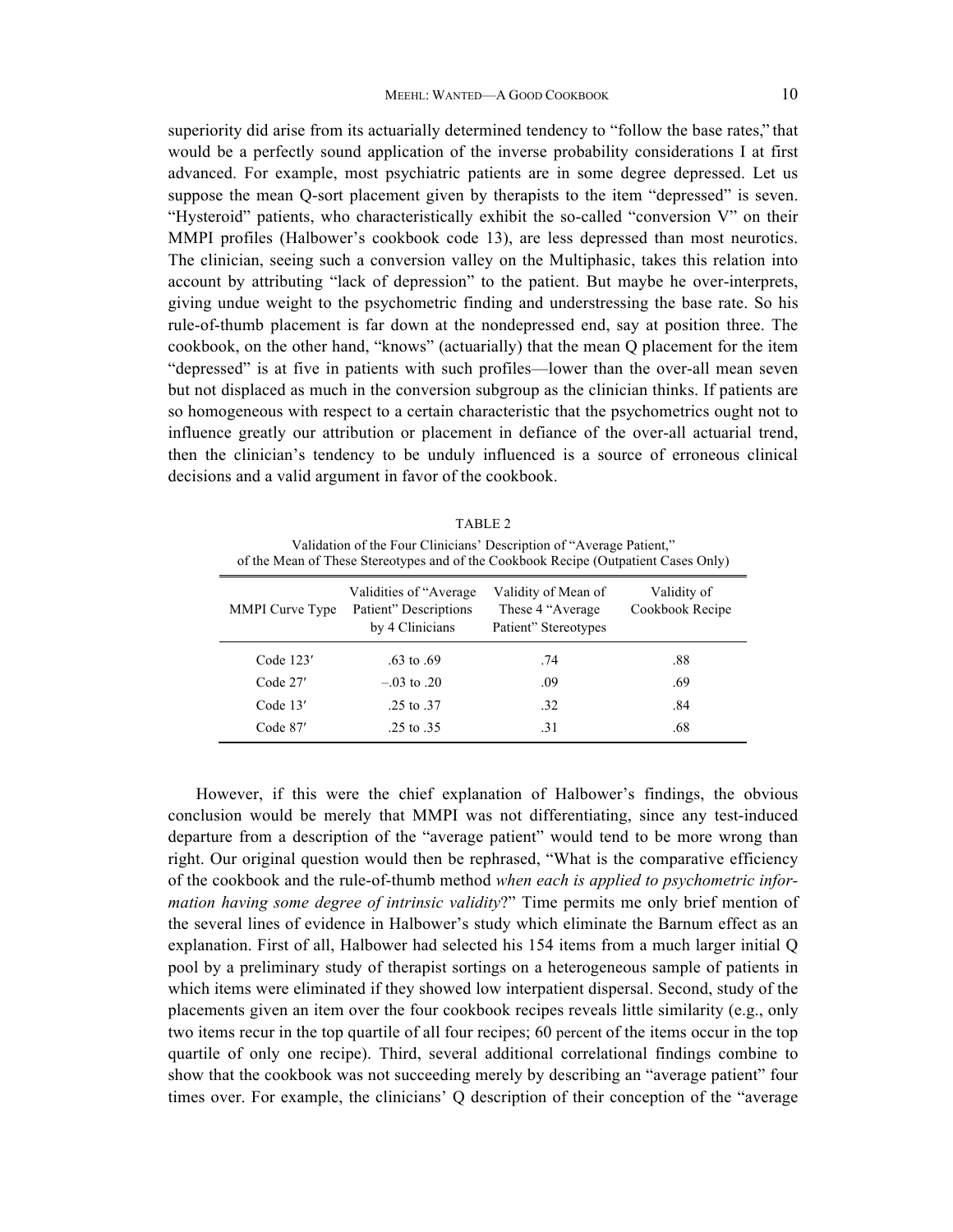patient" gave very low validity for three of the four codes, and a "mean average patient" description constructed by pooling these clinicians' stereotypes was not much better (see Table 2). For Code 123′ (interestingly enough, the commonest code among therapy cases in this clinic) the pooled stereotype was actually more valid than rule-of-thumb Multiphasic readings. (This is Bayes' Theorem with a vengeance!) Nevertheless, I am happy to report that this "average patient" description was still inferior to the Multiphasic cookbook (significant at the .001 level).

Let me ruminate about the implications of this study, supposing it should prove to be essentially generalizable to other populations and to other psychometric instruments. From a theoretical point of view, the trend is hardly surprising. It amounts to the obvious fact that the human brain is an inefficient recording and computing device. The cookbook method has an advantage over the rule-of-thumb method because it (*a*) samples more representatively, (*b*) records and stores information better, and (*c*) computes statistical weights which are closer to the optimal. We can perhaps learn more by putting the theoretical question negatively: when should we *expect* the cookbook to be inferior to the brain? The answer to this question presumably lies in the highly technical field of computing machine theory, which I am not competent to discuss. As I understand it, the use of these machines requires that certain rules of data combination be fed initially into the machine, followed by the insertion of suitably selected and coded information. Putting it crudely, the machine can "remember" and can "think routinely," but it cannot "spontaneously notice what is relevant" nor can it "think" in the more high-powered, creative sense (e.g., it cannot invent theories). To be sure, noticing what is relevant must involve the exemplification of some rule, perhaps of a very complex form. But it is a truism of behavior science that organisms can *exemplify* rules without *formulating* them. To take a noncontroversial example outside the clinical field, no one today knows how to state fully the rules of "similarity" or "stimulus equivalence" for patterned visual perception or verbal generalization; but of course we all exemplify daily these undiscovered rules. This suggests that as long as psychology cannot give a complete, explicit, quantitative account of the "dimensions of relevance" in behavior connections, the cookbook will not completely duplicate the clinician (Meehl, 1954b). The clinician *here* acts as an inefficient computer, but that is better than a computer with certain major rules completely left out (because we can't build them in until we have learned how to formulate them). The use of the therapist's own unconscious in perceiving verbal and imaginal relations during dream interpretation is, I think, the clearest example of this. But I believe the exemplification of currently unformulable rules is a widespread phenomenon in most clinical inference. However, you will note that these considerations apply chiefly (if not wholly) to matters of *content*, in which a rich, highly varied, hard-to-classify content (such as free associations) is the input information. The problem of "stimulus equivalence" or "noticing the relevant" does not arise when the input data are in the form of preclassified responses, such as a Multiphasic profile or a Rorschach psychogram. I have elsewhere (1954a/1996, pp. 110-111) suggested that even in the case of such prequantified patterns there arises the possibility of causal-theory-mediated idiographic extrapolations into regions of the profile space in which we lack adequate statistical experience; but I am now inclined to view that suggestion as a mistake. The underlying theory must itself involve some hypothesized function, however crudely quantified; otherwise, how is the alleged "extrapolation" possible? I can think of no reason why the estimation of the parameters in this underlying theoretical function should constitute an exception to the cookbook's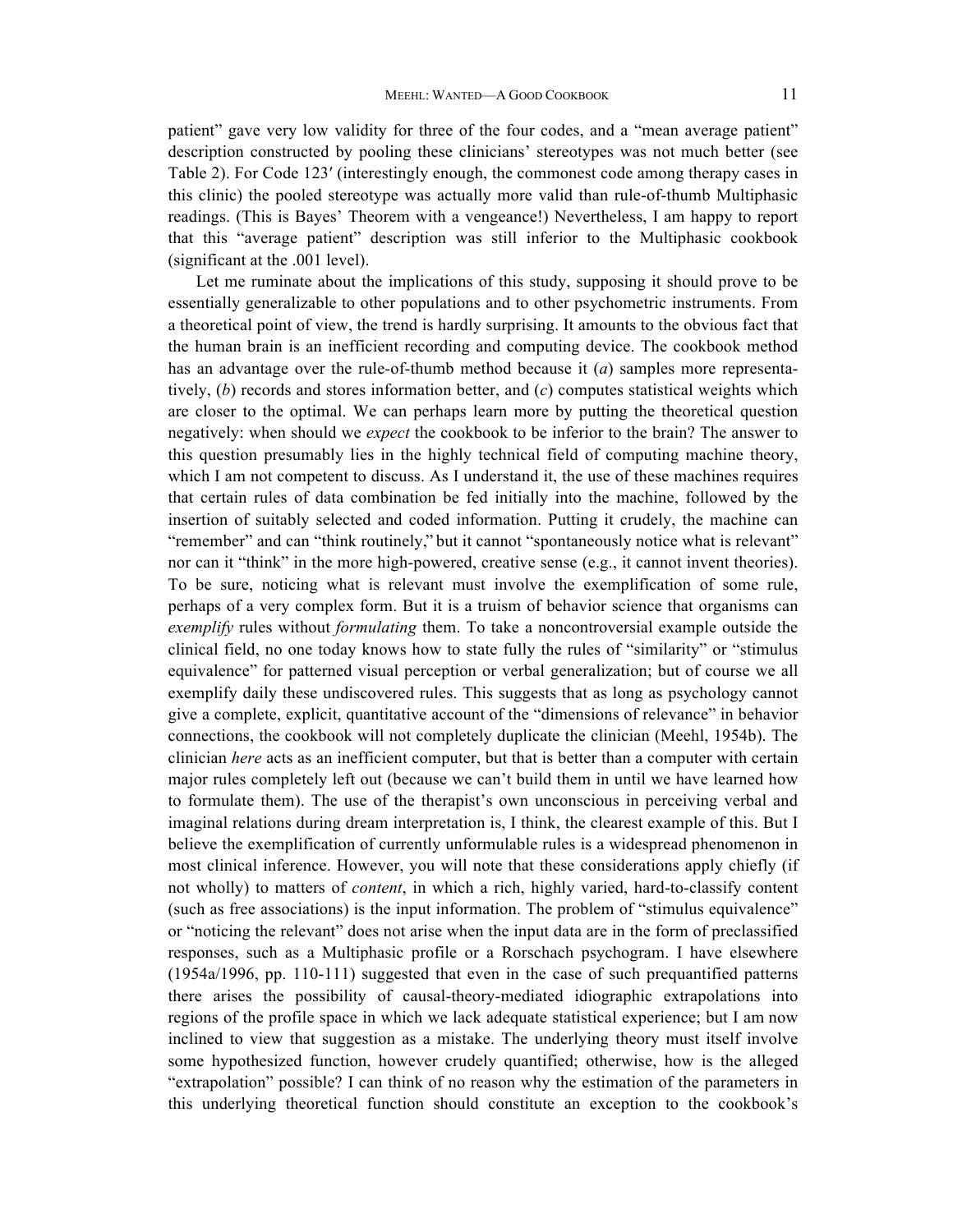superiority. If I am right in this, my "extrapolation" argument applies strictly only when a clinician literally *invents new theoretical relations or variables* in thinking about the individual patient. In spite of some clinicians' claims along this line, I must say I think it very rarely happens in daily clinical practice. Furthermore, even when it does happen, Bayes' Rule still applies. The *joint* probability of the theory's correctness, and of the attribute's presence (granting the theory but remembering nuisance variables) must be high enough to satisfy the inequalities I have presented, otherwise use of the theory will not pay off.

What are the pragmatic implications of the preceding analysis? Putting it bluntly, it suggests that for a rather wide range of clinical problems involving personality description from tests, the clinical interpreter is a costly middleman who might better be eliminated. An initial layout of research time could result in a cookbook whose recipes would encompass the great majority of psychometric configurations seen in daily work. I am fully aware that the prospect of a "clinical clerk" simply looking up Rorschach pattern number 73 J 10-5 or Multiphasic curve "Halbower Verzeichnis 626" seems very odd and even dangerous. I reassure myself by recalling that the number of phenotypic and genotypic attributes is, after all, finite; and that the number which are ordinarily found attributed or denied even in an extensive sample of psychological reports on patients is actually very limited. A best estimate of a Q-sort placement is surely more informative than a crude "Yes-or-No" decision of low objective confidence. I honestly cannot see, in the case of a *determinate trait domain* and a *specified clinical population*, that there is a serious intellectual problem underlying one's uneasiness. I invite you to consider the possibility that the emotional block we all experience in connection with the cookbook approach could be dissolved simply by trying it out until our daily successes finally get us accustomed to the idea.

Admittedly this would take some of the "fun" out of psychodiagnostic activity. But I suspect that most of the clinicians who put a high value on this kind of fun would have even more fun doing intensive psychotherapy. The great personnel needs today, and for the next generation or more, are for psychotherapists and researchers. (If you don't believe much in the efficacy of therapy, this is the more reason for research.) If all the thousands of clinical hours currently being expended in concocting clever and flowery personality sketches from test data could be devoted instead to scientific investigation (assuming we are still selecting and training clinicians to be scientists), it would probably mean a marked improvement in our net social contribution. If a reasonably good cookbook could help bring about this result, the achievement would repay tenfold the expensive and tedious effort required in its construction.

## REFERENCES

- Cronbach, L.J., & Meehl, P.E. (1955). Construct validity in psychological tests. *Psychological Bulletin*, *52*, 281-302.
- Dailey, C.A. (1953). The practical utility of the clinical report. *Journal of Consulting Psychology*, *17*, 297-302.
- Davenport, B.F. (1952). The semantic validity of TAT interpretations. *Journal of Consulting Psychology*, *16*, 171-175.
- Dunnette, M.D. (1957). Use of the sugar pill by industrial psychologists. *American Psychologist*, *12*, 223-225. Edwards, W. (1954). The theory of decision making. *Psychological Bulletin*, *51*, 380-417.

Halbower, C.C. (1955). *A comparison of actuarial versus clinical prediction to classes discriminated by MMPI*. Unpublished Ph.D. thesis, University of Minnesota.

Hathaway, S.R. (1947). A coding system for MMPI profiles. *Journal of Consulting Psychology*, *11*, 334-337.

Blum, M.L., & Balinsky, B. (1951). *Counseling and psychology*. New York: Prentice-Hall.